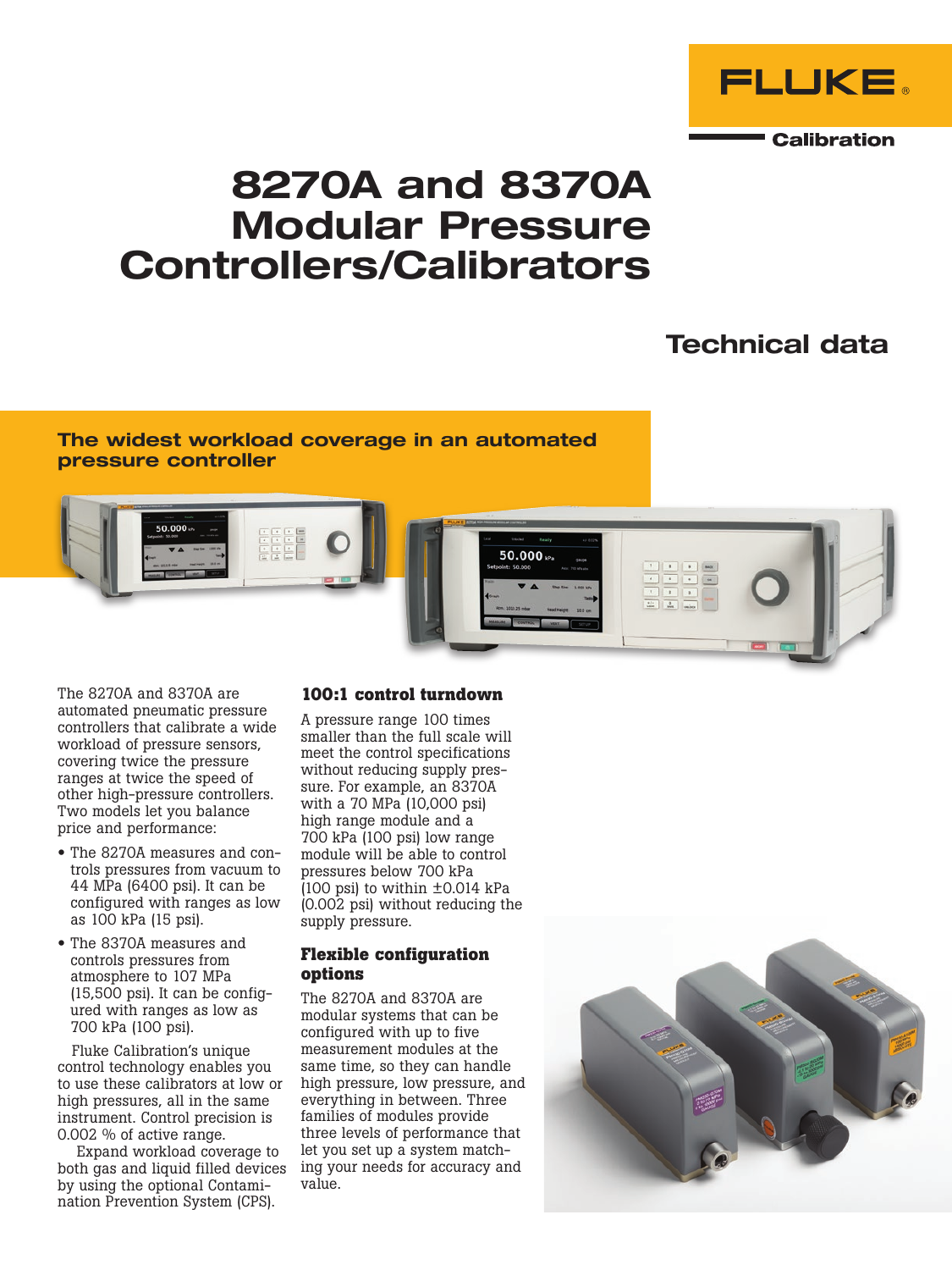

#### **Good: PM2000 Pressure Measurement Modules Better: PM500 Pressure Measurement Modules Best: PM600 Pressure Measurement Modules** • 0.02 % FS specification makes it ideal for calibrating or testing pressure dial gauges, lower accuracy transmitters, or pressure switches • Rugged silicon pressure sensor design allows for faster pressure control • Economic price point helps facilitate the purchase of back-up modules, making sure you are never down for calibration • Highly characterized and linearized silicon pressure sensor provides an economical way of making accurate pressure measurements • 0.01 % reading measurement uncertainty from 50 % to 100 % for most ranges allows for a wide workload coverage • More than 45 ranges, from low pressures up to 20 MPa (3,000 psi) to choose from. Your application is covered with this wide • Fluke Calibration Quartz Reference Pressure Transducer (Q-RPT) technology provides precise measurement with long -<br>term stability • 0.01 % reading measurement uncertainty from 30 % to 100 % of the modules' span allows for extremely wide workload coverage • Onboard barometer included with absolute mode modules, allowing them to



### **Modern replacements for hydraulic deadweight testers and comparators**

### Safety: the number one priority

Safety is the top priority in the design and manufacture of our pressure products, especially high-pressure pneumatic controllers. The 8270A and 8370A meet all appropriate safety standards. Each unit is equipped with over-pressure protection as well as a frontpanel abort button. Pressing the abort button vents the test pressure and returns the unit to a safe condition. Additionally, an abort valve accessory allows for faster, directed vent, as well as automated venting at loss of power. High-pressure gas does have more stored energy than high-pressure oil, but it is a safe option under the right conditions. By using the 8270A or 8370A with the available accessories, you have safe operation with a clean pressure media.

### Calibrate without risk of contamination

flexibility in configuration.

The 8270A and 8370A, coupled with the optional CPS, can calibrate both gas-filled and liquid-filled devices without concern of contamination. With its wide pressure range coverage, one controller can accomplish the task that used to require two separate standards.

### Easiest to use high-pressure standards available

Automated pressure controllers are some of the simplest, easiest-to-use pressure standards. Controlling and measuring pressure is as simple as typing in the required pressure and pressing Enter. Unlike deadweight testers, you do not need to spin weights at a particular speed or calculate gravity or temperature corrections. Unlike pressure comparators, the process can be fully automated and stability is achieved and maintained in a fraction of the time.

### Flexibility to handle a wide variety of applications and workloads

The 8270A and 8370A can be configured with different classes of modules with different pressure ranges. This gives you flexibility to handle a variety of applications and workloads. Uncertainties as good as 0.01 % reading are available across the vast majority of the range, making it an ideal replacement for deadweight testers.

### An affordable solution that can grow as your requirements do

be used in both absolute and gauge mode

With their wide pressure range coverage, the 8270A and 8370A can replace multiple standards at once. Thanks to the modular design, pressure ranges and capabilities can be added at any time, allowing for lower cost of entry in favor of future expansion, growing with your needs.

### Ideal for characterization or calibration in production lines

Whether you manufacture large batches of low cost pressure sensors or customized, expensive pressure sensors for aerospace and other mission critical applications, the 8270A and 8370A are ideal for use in your production line.

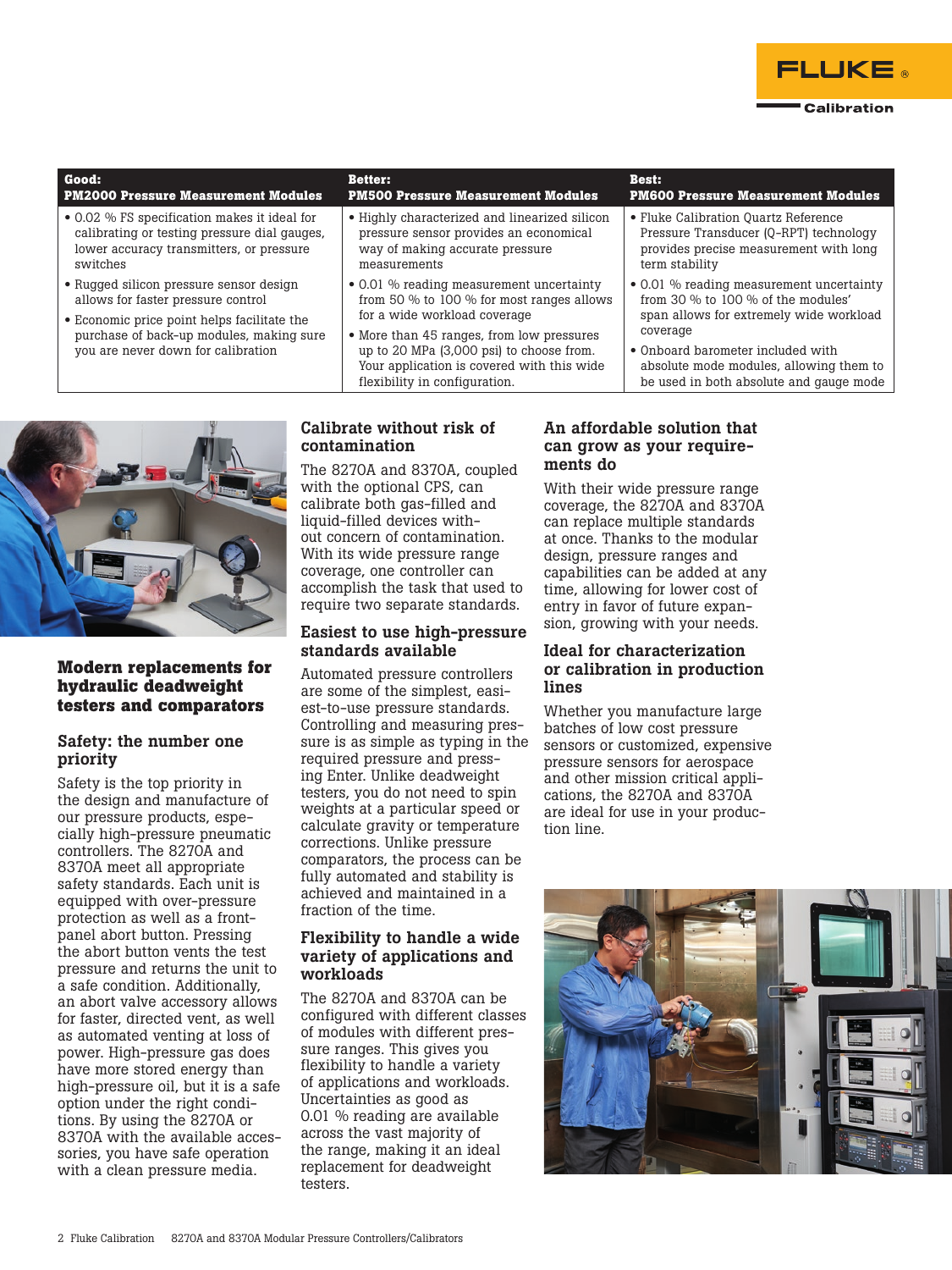

### Robust design provides unsurpassed control performance

The 8270A and 8370A make use of our unique pressure control technology, first developed to handle some of the harshest pressure calibration applications. This technology provides unsurpassed control performance over a wide pressure range over an extended life cycle, reducing your downtime and maintenance costs.

### Modularity makes maintenance a snap

The 8270A and 8370A make use of Fluke Calibration's modular platform design. Measurement and control modules can be easily removed through the front panel to simplify maintenance or re-ranging requirements.

### Control speed meets the demands of a manufacturing environment

With times to setpoint as low as 30 seconds, the 8270A and 8370A can control pressures faster than traditional high-pressure controllers can.

### Support for remote communication and automation

The 8270A and 8370A support remote communication over RS-232, GPIB, USB, and ethernet connections. Using either the native SCPI protocol or a variety of emulation modes, these controllers can be used in a wide range of automated processes.

### Clean operation to 100 MPa (15,000 psi)

The wide pressure range control allows you to use the same test station for low, medium, or high-pressure work. By using a pneumatic pressure controller in your production process, you can provide your customers with a clean product, free of oil contamination.

### **Automate with COMPASS™ software**

COMPASS for Pressure software enables you to automate the 8370A and 8270A and run complete pressure calibration sequences on single or multiple devices under test (DUTs). The 8270A and 8270A feature a full remote interface that also lets you use it with custom software or other data acquisition equipment.

### **Support and services when you need them**

Fluke Calibration offers testing, repair and calibration services to meet your needs quickly and at a fair cost while maintaining the high level of quality that you expect. Our pressure calibration laboratories are accredited for conformance to ISO Guide 17025 and we maintain global calibration and repair facilities.

### **Get peace of mind and uptime with a Gold CarePlan**

A Priority Gold Instrument Care-Plan gives you peace of mind and maximum uptime from the people who know your Fluke product best. It includes an expedited annual calibration and extended warranty to help you reduce downtime by a week1 and get the best performance from your instruments. Choose from one-year, three-year or five-year CarePlans.

### **Training options help you to get the most from your investment**

Fluke Calibration sponsors pressure and flow calibration courses for both novice and expert pressure calibration professionals in our Phoenix, Arizona facility. We also host a series of free webinars about a wide variety of pressure calibration topics. If you need training to help you maintain your fleet of pressure controllers, we can help you there too.



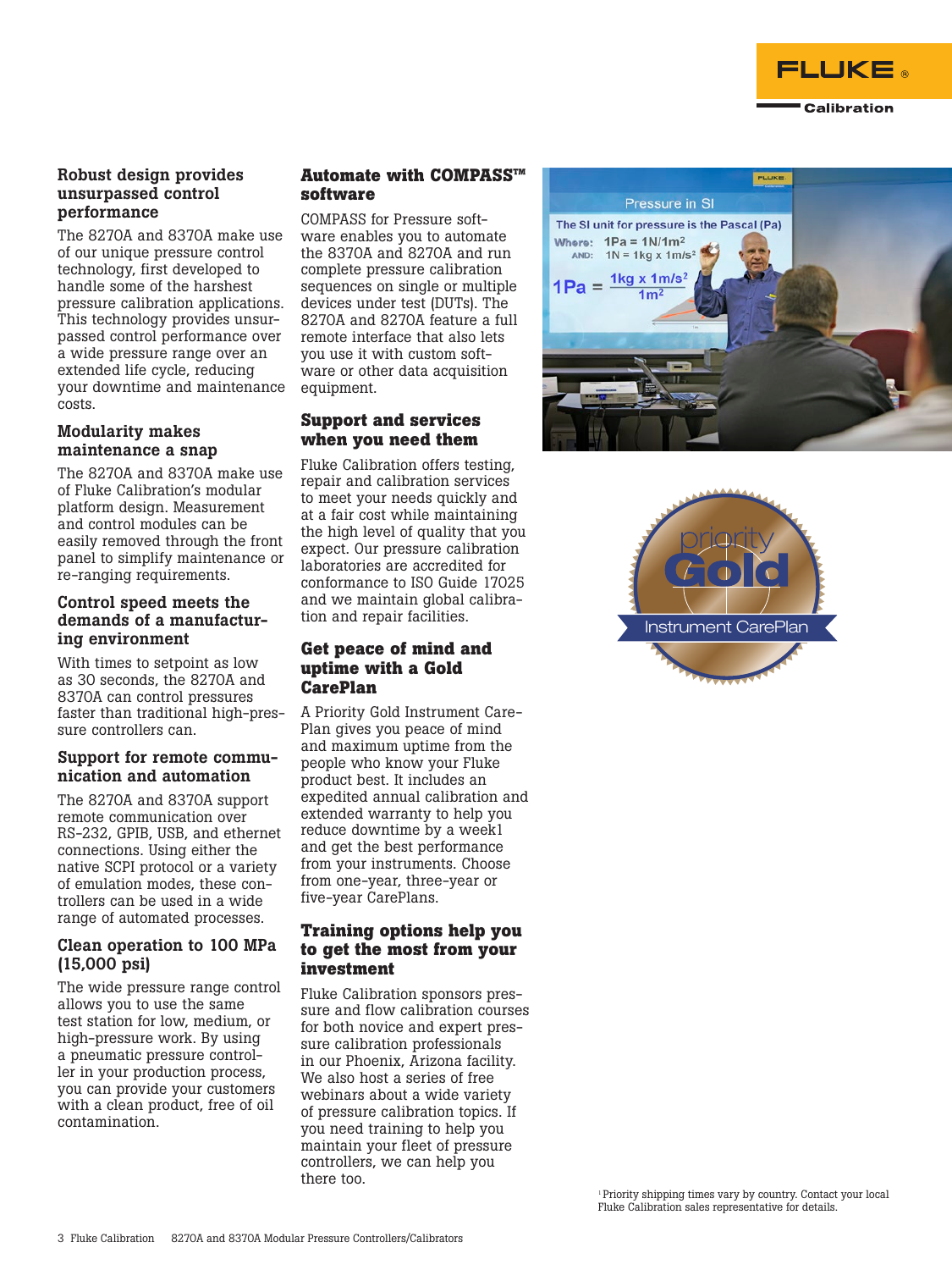



To access the measurement and control modules, simply open the front panel. Modules are easy to replace, even when the 8270A or 8370A is rack-mounted.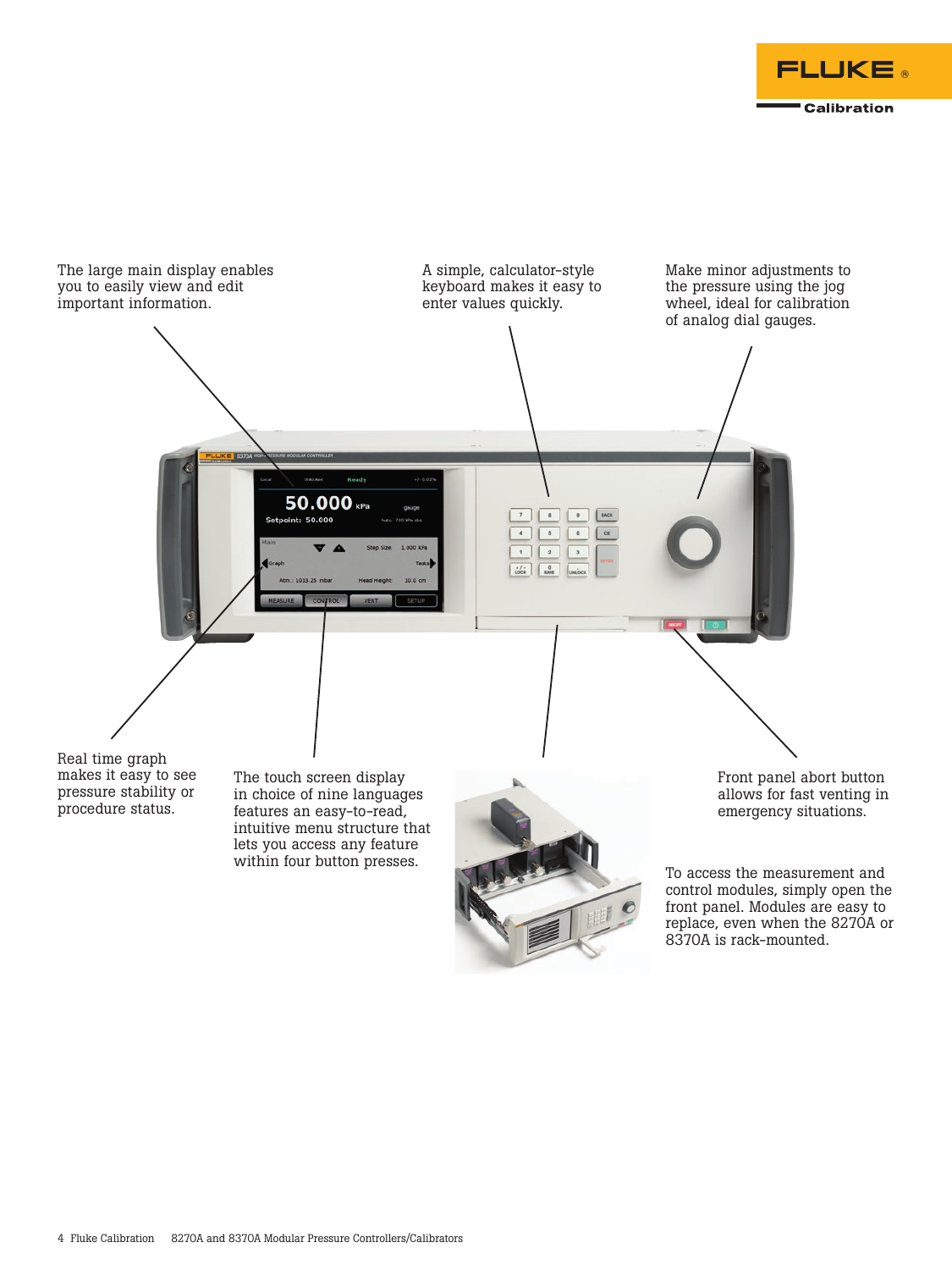



enables the 8270A and 8370A to be installed in a standard 19-inch rack.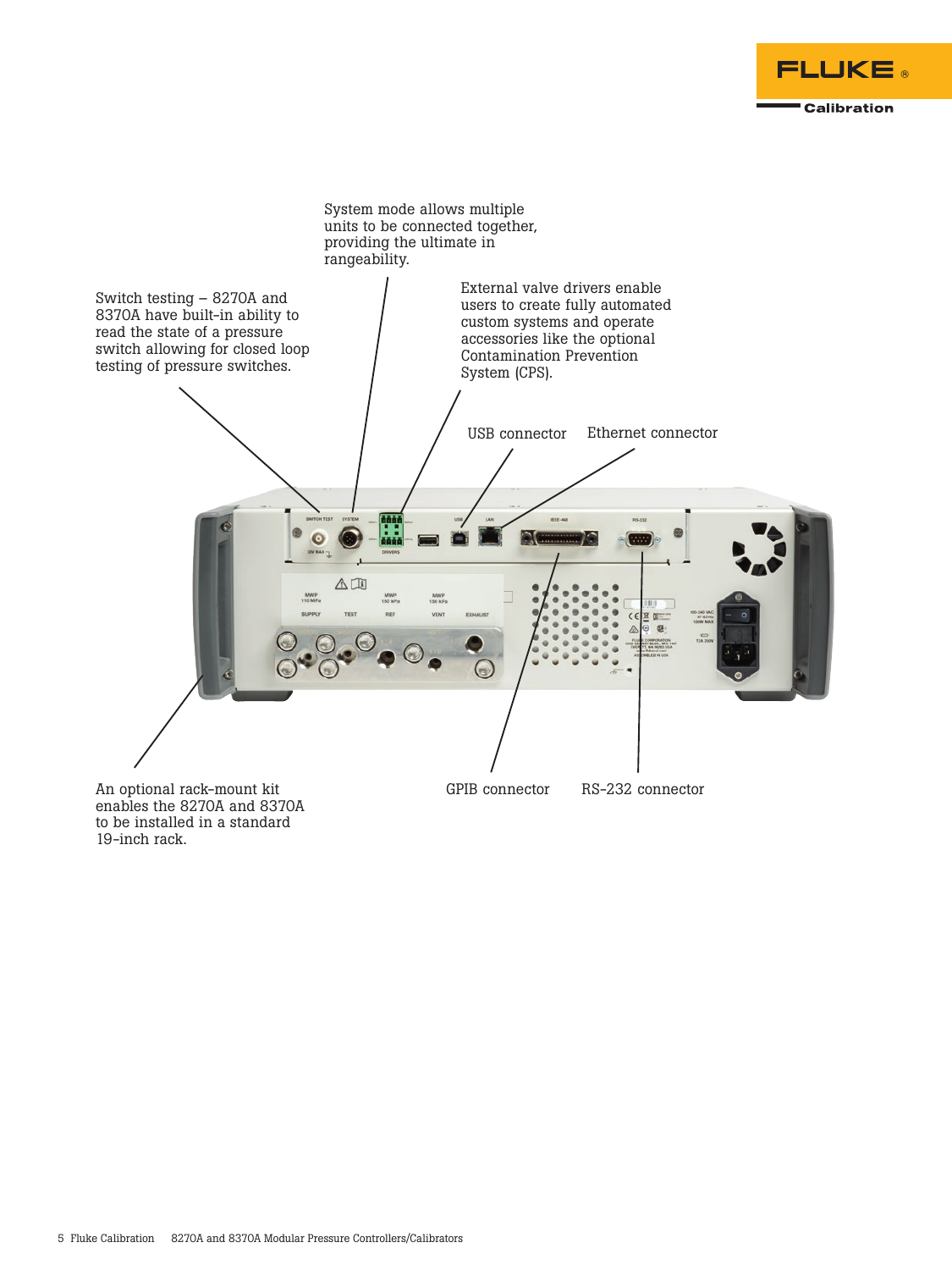

## **Summary specifications**

| <b>General specifications</b>              |                                                                                                                                                                                                                                                                                                                    |  |  |  |
|--------------------------------------------|--------------------------------------------------------------------------------------------------------------------------------------------------------------------------------------------------------------------------------------------------------------------------------------------------------------------|--|--|--|
| <b>Mains</b>                               |                                                                                                                                                                                                                                                                                                                    |  |  |  |
| <b>Power requirements</b>                  | 100 V ac to 240 V ac, 47 Hz to 63 Hz                                                                                                                                                                                                                                                                               |  |  |  |
| Fuse                                       | T3.15 A 250 V ac                                                                                                                                                                                                                                                                                                   |  |  |  |
| Max power consumption                      | 100 W                                                                                                                                                                                                                                                                                                              |  |  |  |
| <b>Environment</b>                         |                                                                                                                                                                                                                                                                                                                    |  |  |  |
| Operating ambient temperature range        | 15 °C to 35 °C                                                                                                                                                                                                                                                                                                     |  |  |  |
| Storage temperature                        | $-20$ °C to 70 °C                                                                                                                                                                                                                                                                                                  |  |  |  |
| <b>Relative humidity</b>                   | Operating: <80 % to 30 °C, <70 % to 40 °C                                                                                                                                                                                                                                                                          |  |  |  |
|                                            | Storage: <95 %, non-condensing. A power stabilization period of four days may be required<br>after extended storage at high temperature and humidity.                                                                                                                                                              |  |  |  |
| <b>Vibration</b>                           | MIL-T-28800E                                                                                                                                                                                                                                                                                                       |  |  |  |
| <b>Altitude (Operation)</b>                | $<$ 3,000 m                                                                                                                                                                                                                                                                                                        |  |  |  |
| Warmup time                                | 15 minutes after power up or module installation, when items previously stored within<br>Operating Ambient Temperature Range                                                                                                                                                                                       |  |  |  |
| <b>Compliance</b>                          |                                                                                                                                                                                                                                                                                                                    |  |  |  |
| Ingress protection                         | IEC 60529: IP20                                                                                                                                                                                                                                                                                                    |  |  |  |
| Safety                                     | IEC 61010-1, Installation Category II, Pollution degree 2                                                                                                                                                                                                                                                          |  |  |  |
| <b>Electromagnetic compatibility (EMC)</b> |                                                                                                                                                                                                                                                                                                                    |  |  |  |
| IEC 61326-1<br>(Controlled EM environment) | IEC 61326-2-1; CISPR 11: Group 1, Class A                                                                                                                                                                                                                                                                          |  |  |  |
|                                            | Group 1 equipment has intentionally generated and/or use conductively coupled radio-fre-<br>quency energy which is necessary for the internal functioning of the equipment itself.                                                                                                                                 |  |  |  |
|                                            | Class A equipment is equipment suitable for use in all establishments other than domestic<br>and those directly connected to a low voltage power supply network which supplies build-<br>ings used for domestic purposes.                                                                                          |  |  |  |
|                                            | Emissions which exceed the levels required by CISPR 11 can occur when the equipment<br>is connected to a test object. The equipment may not meet the immunity requirements of<br>61326-1 when test leads and/or test probes are connected.                                                                         |  |  |  |
| USA (FCC)                                  | 47 CFR 15 subpart B, this product is considered an exempt device per clause 15.103                                                                                                                                                                                                                                 |  |  |  |
| Korea (KCC)                                | Class A Equipment (Industrial Broadcasting and Communication Equipment)<br>This product meets requirements for industrial (Class A) electromagnetic wave equipment<br>and the seller or user should take notice of it. This equipment is intended for use in business<br>environments and not to be used in homes. |  |  |  |
| <b>Dimensions and weight</b>               |                                                                                                                                                                                                                                                                                                                    |  |  |  |
| <b>Dimensions</b>                          |                                                                                                                                                                                                                                                                                                                    |  |  |  |
| Height                                     | 147 mm (5.78 in)                                                                                                                                                                                                                                                                                                   |  |  |  |
| Width                                      | 452 mm (17.79 in)                                                                                                                                                                                                                                                                                                  |  |  |  |
| Depth                                      | 488 mm (19.2 in)                                                                                                                                                                                                                                                                                                   |  |  |  |
| Rack mount dimensions                      | 3U-19-inch rack                                                                                                                                                                                                                                                                                                    |  |  |  |
| Weight                                     |                                                                                                                                                                                                                                                                                                                    |  |  |  |
| Chassis only                               | 13 kg (28.5 lbs)/15 kg (35.25 lbs)                                                                                                                                                                                                                                                                                 |  |  |  |
| <b>Communication interfaces</b>            |                                                                                                                                                                                                                                                                                                                    |  |  |  |
| Primary remote interfaces                  | IEEE, Ethernet, RS232, USB                                                                                                                                                                                                                                                                                         |  |  |  |
| <b>System connection</b>                   | Supports interconnection of 2 or 3 systems                                                                                                                                                                                                                                                                         |  |  |  |
| Switch test connection                     | Standard BNC Jack:                                                                                                                                                                                                                                                                                                 |  |  |  |
|                                            | Nominal 24 V dc isolated drive                                                                                                                                                                                                                                                                                     |  |  |  |
|                                            | Maximum 30 V dc w.r.t. chassis ground                                                                                                                                                                                                                                                                              |  |  |  |
| Aux drivers                                | 4 external Solenoid Drivers                                                                                                                                                                                                                                                                                        |  |  |  |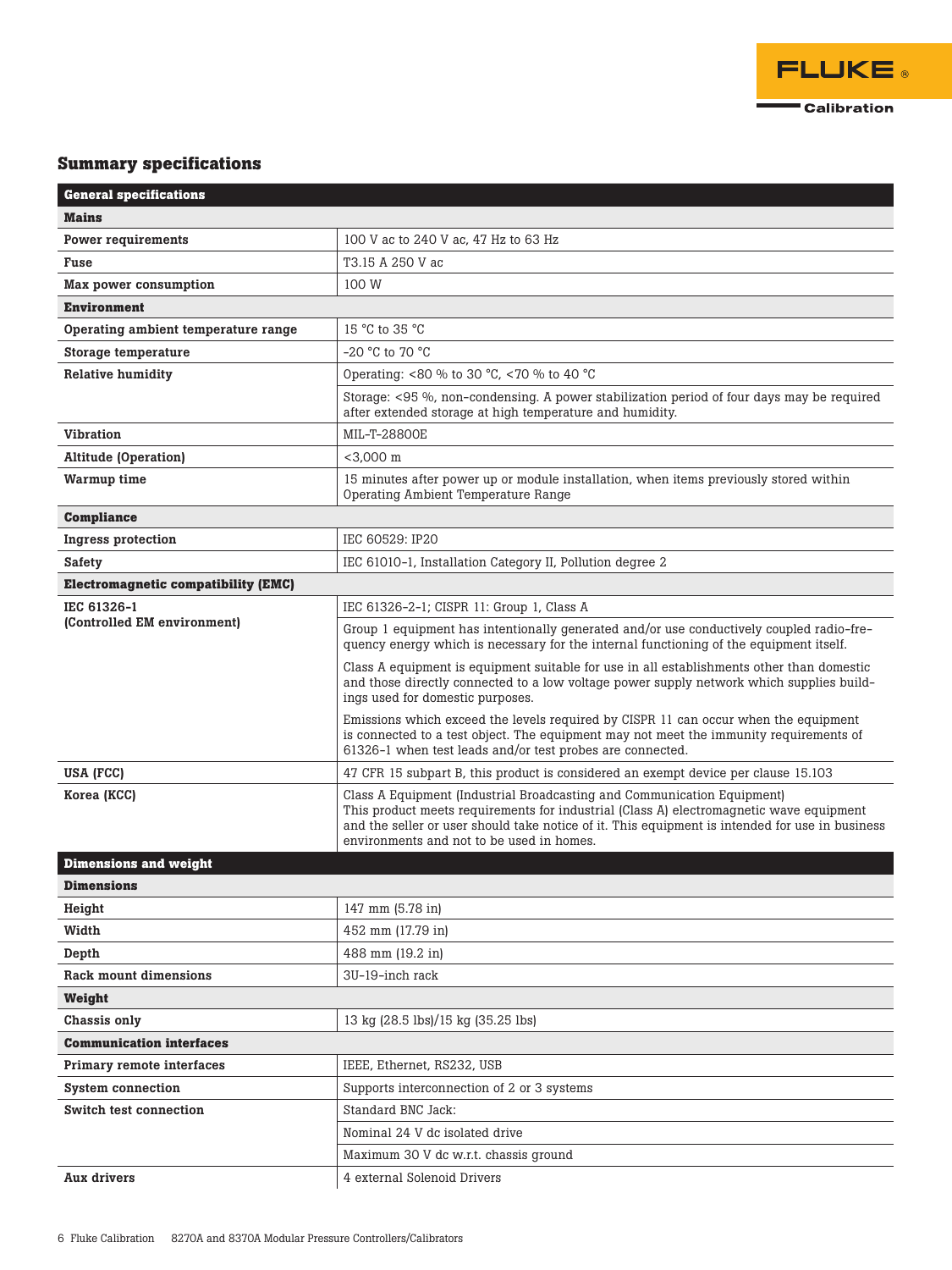

### **Performance specifications**

The performance specifications describe the complete instrumental uncertainty of the Product. The specifications include all relevant error components (linearity, hysteresis, repeatability, resolution, reference standard measurement uncertainty, 1-year drift, and temperature effects). The specifications are provided at a level of confidence of 95 %,  $k=2$ .

|                           |                         |                           |                               | Table 1. PM200 and PM230 module measurement specifications (Specifications are valid from 15 °C to 35 °C) <sup>2</sup> |                                       |
|---------------------------|-------------------------|---------------------------|-------------------------------|------------------------------------------------------------------------------------------------------------------------|---------------------------------------|
| Model                     | Range $(SI units)^1$    | Range<br>(Imperial units) | Measurement mode <sup>2</sup> | 1-Year<br>Instrumental<br>Uncertainty<br>(% FS unless<br>otherwise stated)                                             | <b>Precision Uncertainty</b><br>(%FS) |
| PM200-BG100K <sup>3</sup> | $-100$ kPa to $100$ kPa | $-15$ psi to $15$ psi     | bi-directional gauge          | 0.02                                                                                                                   | 0.01                                  |
| PM200-A200K <sup>3</sup>  | 2 kPa to 200 kPa        | 0.3 psi to 30 psi         | absolute                      | 0.1                                                                                                                    | 0.02                                  |
| PM200-BG200K <sup>3</sup> | $-100$ kPa to 200 kPa   | $-15$ psi to 30 psi       | bi-directional gauge          | 0.02                                                                                                                   | 0.01                                  |
| PM200-BG250K <sup>3</sup> | $-100$ kPa to 250 kPa   | $-15$ psi to 36 psi       | bi-directional gauge          | 0.02                                                                                                                   | 0.01                                  |
| PM200-G400K <sup>3</sup>  | 0 kPa to 400 kPa        | 0 psi to 60 psi           | gauge                         | 0.02                                                                                                                   | 0.01                                  |
| <b>PM200-G700K</b>        | 0 kPa to 700 kPa        | 0 psi to 100 psi          | gauge                         | 0.02                                                                                                                   | 0.01                                  |
| <b>PM200-G1M</b>          | O MPa to 1 MPa          | 0 psi to 150 psi          | gauge                         | 0.02                                                                                                                   | 0.01                                  |
| PM200-G1.4M               | O MPa to 1.4 MPa        | 0 psi to 200 psi          | gauge                         | 0.02                                                                                                                   | 0.01                                  |
| <b>PM200-G2M</b>          | O MPa to 2 MPa          | 0 psi to 300 psi          | gauge                         | 0.02                                                                                                                   | 0.01                                  |
| PM200-G2.5M               | O MPa to 2.5 MPa        | 0 psi to 360 psi          | gauge                         | 0.02                                                                                                                   | 0.01                                  |
| PM200-G3.5M               | 0 MPa to 3.5 MPa        | 0 psi to 500 psi          | gauge                         | 0.02                                                                                                                   | 0.01                                  |
| <b>PM200-G4M</b>          | O MPa to 4 MPa          | 0 psi to 580 psi          | gauge                         | 0.02                                                                                                                   | 0.01                                  |
| <b>PM200-G7M</b>          | O MPa to 7 MPa          | 0 psi to 1,000 psi        | gauge                         | 0.02                                                                                                                   | 0.01                                  |
| <b>PM200-G10M</b>         | O MPa to 10 MPa         | 0 psi to 1,500 psi        | gauge                         | 0.02                                                                                                                   | 0.01                                  |
| <b>PM200-G14M</b>         | O MPa to 14 MPa         | 0 psi to $2,000$ psi      | gauge                         | 0.02                                                                                                                   | 0.01                                  |
| <b>PM200-G20M</b>         | O MPa to 20 MPa         | 0 psi to 3,000 psi        | gauge                         | 0.02                                                                                                                   | 0.01                                  |
| <b>PM200-G28M</b>         | O MPa to 28 MPa         | 0 psi to 4,000 psi        | gauge                         | 0.02                                                                                                                   | 0.01                                  |
| <b>PM200-G35M</b>         | O MPa to 35 MPa         | 0 psi to 5,000 psi        | gauge                         | 0.02                                                                                                                   | 0.01                                  |
| <b>PM200-G40M</b>         | O MPa to 40 MPa         | 0 psi to 6,000 psi        | gauge                         | 0.02                                                                                                                   | 0.01                                  |
| PM230-G70 <sup>4</sup>    | O MPa to 70 MPa         | 0 psi to 10,000 psi       | gauge                         | 0.02                                                                                                                   | 0.01                                  |
| $PM230-G100M4$            | O MPa to 100 MPa        | 0 psi to 15,000 psi       | gauge                         | $0.015 \%$ FS + 0.02 % of<br>reading                                                                                   | 0.015                                 |

#### Notes

1. PM200 and PM230 gauge mode modules support absolute mode measurement when used with a barometric reference module. Instrumental uncertainty for gauge mode modules used in absolute mode by addition of a barometric reference module is calculated as the uncertainty of the gauge mode module root sum squared with the uncertainty of the barometric reference module. Uncertainty for gauge mode assumes routine zeroing which is the default operating mode when used in a chassis. Uncertainty for absolute mode modules includes 1-year zero stability. This specification can be reduced to 0.05 % FS if the PM200 module is zeroed on a continuing basis to remove the 1-year zero stability component.

2. For modules with full scales <28 MPa (4,000 psi) temperatures from 15 °C to 18 °C and 28 °C to 35 °C, add 0.003 % FS/°C.

3. Can be used with 8270A only.

4. Can be used with 8370A only.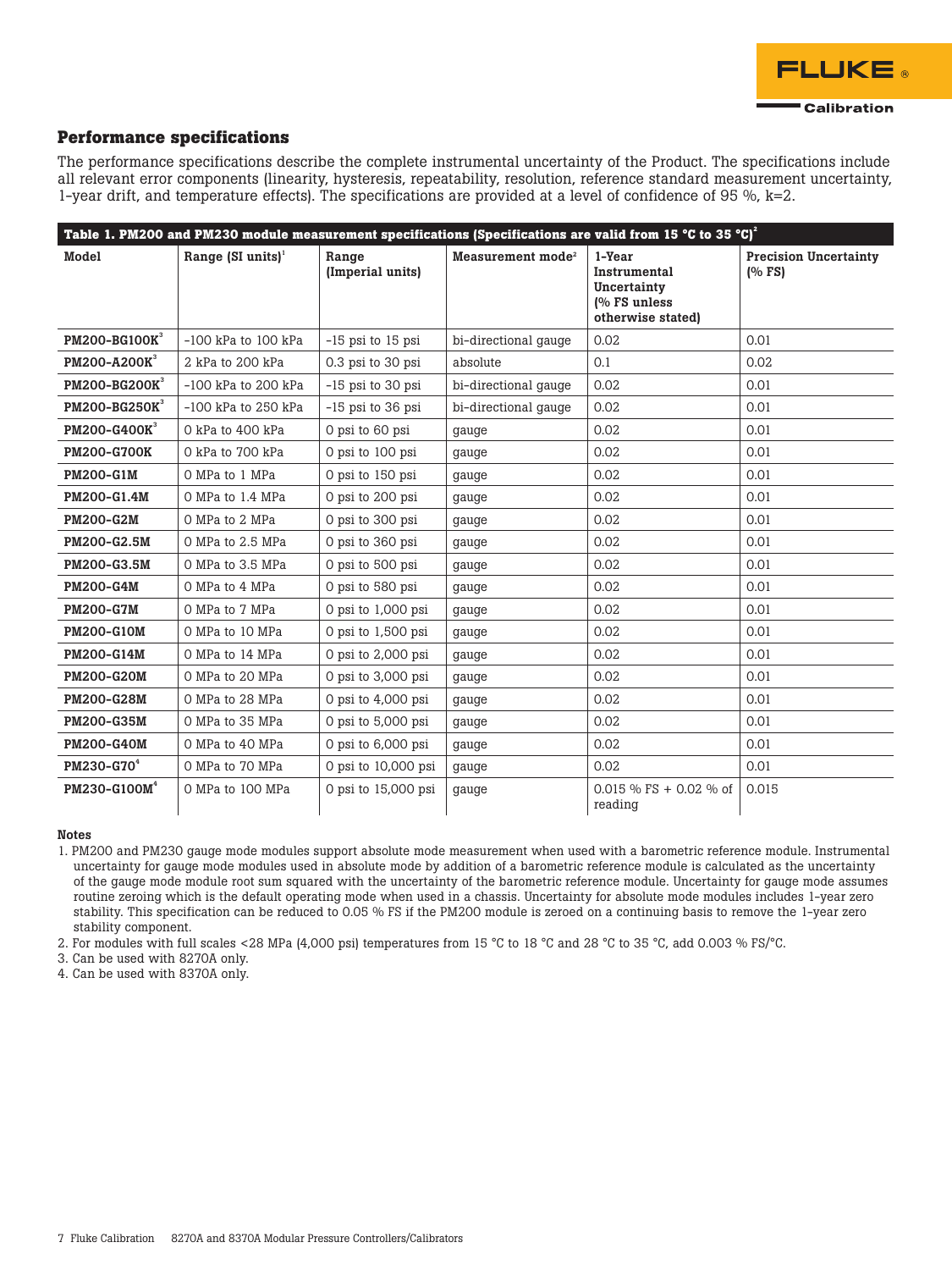

|                                  | Table 2. PM500 module measurement specifications (Specifications are valid from 15 °C to 35 °C) |                           |                                       |                                                                                                                               |                                                                                                                |                                                                                  |
|----------------------------------|-------------------------------------------------------------------------------------------------|---------------------------|---------------------------------------|-------------------------------------------------------------------------------------------------------------------------------|----------------------------------------------------------------------------------------------------------------|----------------------------------------------------------------------------------|
| Model                            | Range (SI units)                                                                                | Range<br>(Imperial units) | <b>Measurement</b><br>$\text{mode}^2$ | 1-Year<br>Instrumental<br>Uncertainty<br>(% of reading or<br>% FS, which-<br>ever is greater)<br>unless other-<br>wise stated | 1-Year Zero<br>Instrumental<br>Drift<br>$%$ FS, RSS<br>with 1-Year<br>Instrumental<br>Uncertainty <sup>1</sup> | Precision<br>Uncertainty<br>(% of reading or<br>% FS, which-<br>ever is greater) |
| PM500-G100K <sup>3</sup>         | 0 kPa to 100 kPa                                                                                | 0 psi to 15 psi           | gauge                                 | 0.01 or 0.005                                                                                                                 |                                                                                                                | 0.007 or 0.0035                                                                  |
| PM500-G200K <sup>3</sup>         | 0 kPa to 200 kPa                                                                                | 0 psi to 30 psi           | gauge                                 | 0.01 or 0.005                                                                                                                 |                                                                                                                | 0.007 or 0.0035                                                                  |
| <b>PM500-G250K</b>               | 0 kPa to 250 kPa                                                                                | 0 psi to 36 psi           | gauge                                 | 0.01 or 0.005                                                                                                                 | $\overline{\phantom{a}}$                                                                                       | 0.007 or 0.0035                                                                  |
| PM500-G350K <sup>3</sup>         | 0 kPa to 350 kPa                                                                                | 0 psi to 50 psi           | gauge                                 | 0.01 or 0.005                                                                                                                 |                                                                                                                | 0.007 or 0.0035                                                                  |
| <b>PM500-G400K</b>               | 0 kPa to 400 kPa                                                                                | 0 psi to 60 psi           | gauge                                 | 0.01 or 0.005                                                                                                                 |                                                                                                                | 0.007 or 0.0035                                                                  |
| <b>PM500-G600K</b>               | 0 kPa to 600 kPa                                                                                | 0 psi to 90 psi           | gauge                                 | 0.01 or 0.005                                                                                                                 | $\overline{\phantom{a}}$                                                                                       | 0.007 or 0.0035                                                                  |
| <b>PM500-G700K</b>               | 0 kPa to 700 kPa                                                                                | 0 psi to 100 psi          | gauge                                 | 0.01 or 0.005                                                                                                                 |                                                                                                                | 0.007 or 0.0035                                                                  |
| <b>PM500-BG1M</b>                | $-100$ kPa to $1000$ kPa                                                                        | $-15$ psi to 150 psi      | bi-directional<br>gauge               | 0.01 or 0.005                                                                                                                 |                                                                                                                | 0.007 or 0.0035                                                                  |
| PM500-BG1.4M                     | -100 kPa to 1400 kPa                                                                            | $-15$ psi to 200 psi      | bi-directional<br>gauge               | 0.01 or 0.005                                                                                                                 |                                                                                                                | 0.007 or 0.0035                                                                  |
| <b>PM500-BG2M</b>                | $-100$ kPa to $2000$ kPa                                                                        | $-15$ psi to 300 psi      | bi-directional<br>gauge               | 0.01 or 0.005                                                                                                                 |                                                                                                                | 0.007 or 0.0035                                                                  |
| <b>PM500-BG2.5M</b>              | -100 kPa to 2500 kPa                                                                            | $-15$ psi to 400 psi      | bi-directional<br>gauge               | 0.01 or 0.005                                                                                                                 |                                                                                                                | 0.007 or 0.0035                                                                  |
| <b>PM500-BG3.5M</b>              | -100 kPa to 3500 kPa                                                                            | $-15$ psi to 500 psi      | bi-directional<br>gauge               | 0.01 or 0.005                                                                                                                 | ÷.                                                                                                             | 0.007 or 0.0035                                                                  |
| <b>PM500-BG4M</b>                | $-100$ kPa to $4,000$ kPa                                                                       | $-15$ psi to 600 psi      | bi-directional<br>gauge               | 0.01 or 0.005                                                                                                                 | $\sim$                                                                                                         | 0.007 or 0.0035                                                                  |
| <b>PM500-BG7M</b>                | $-100$ kPa to $7,000$ kPa                                                                       | $-15$ psi to 1,000 psi    | bi-directional<br>gauge               | 0.01 or 0.005                                                                                                                 | $\sim$                                                                                                         | 0.007 or 0.0035                                                                  |
| <b>PM500-BG10M</b>               | $-100$ kPa to $10,000$ kPa                                                                      | $-15$ psi to 1,500 psi    | bi-directional<br>gauge               | 0.01 or 0.005                                                                                                                 | $\sim$                                                                                                         | 0.007 or 0.0035                                                                  |
| <b>PM500-BG14M</b>               | $-100$ kPa to $14,000$ kPa                                                                      | $-15$ psi to 2,000 psi    | bi-directional<br>gauge               | 0.01 or 0.005                                                                                                                 | $\overline{\phantom{a}}$                                                                                       | 0.007 or 0.0035                                                                  |
| <b>PM500-BG20M</b>               | $-100$ kPa to 20,000 kPa                                                                        | $-15$ psi to 3,000 psi    | bi-directional<br>gauge               | 0.01 or 0.005                                                                                                                 | $\overline{\phantom{a}}$                                                                                       | 0.007 or 0.0035                                                                  |
| PM500-BA120K <sup>4</sup>        | 60 kPa to 120 kPa                                                                               | 8 psi to 17 psi           | absolute                              | $0.01 \%$ of<br>reading                                                                                                       | 0.05                                                                                                           | 0.005 % of<br>reading                                                            |
| PM500-A120K <sup>4</sup>         | 0.08 kPa to 120 kPa                                                                             | 0.01 psi to 16 psi        | absolute                              | 0.01 or 0.005                                                                                                                 | 0.05                                                                                                           | 0.007 or 0.0035                                                                  |
| PM500-A160K <sup>3</sup>         | 0.08 kPa to 160 kPa                                                                             | 0.01 psi to 23 psi        | absolute                              | 0.01 or 0.005                                                                                                                 | 0.05                                                                                                           | 0.007 or 0.0035                                                                  |
| PM500-A200K <sup>3</sup>         | 0.08 kPa to 200 kPa                                                                             | 0.01 psi to 30 psi        | absolute                              | 0.01 or 0.005                                                                                                                 | 0.05                                                                                                           | 0.007 or 0.0035                                                                  |
| <b>PM500-A350K</b>               | 0.08 kPa to 350 kPa                                                                             | 0.01 psi to 50 psi        | absolute                              | 0.01 or 0.005                                                                                                                 | 0.03                                                                                                           | 0.007 or 0.0035                                                                  |
| <b>PM500-A700K</b>               | 0.08 kPa to 700 kPa                                                                             | 0.01 psi to 100 psi       | absolute                              | 0.01 or 0.005                                                                                                                 | 0.025                                                                                                          | 0.007 or 0.0035                                                                  |
| PM500-A1.4M                      | 0.035 MPa to 1.4 MPa                                                                            | 5 psi to 200 psi          | absolute                              | 0.01 or 0.005                                                                                                                 | 0.015                                                                                                          | 0.007 or 0.0035                                                                  |
| <b>PM500-A2M</b>                 | 0.07 MPa to 2 MPa                                                                               | 10 psi to 300 psi         | absolute                              | 0.01 or 0.005                                                                                                                 | 0.015                                                                                                          | 0.007 or 0.0035                                                                  |
|                                  |                                                                                                 |                           |                                       | $\sqrt{6}$ FS + % of<br>reading)                                                                                              |                                                                                                                | $\sqrt{6}$ FS + % of<br>reading)                                                 |
| <b>PM500-NG100K</b> <sup>3</sup> | $-100$ kPa to $0$ kPa                                                                           | -15 psi to 0 psi          | negative gauge                        | $0.01 + 0.01$                                                                                                                 | $\overline{\phantom{0}}$                                                                                       | $0.005 + 0.005$                                                                  |
| PM500-BG100K <sup>3</sup>        | $-100$ kPa to<br>100 kPa                                                                        | $-15$ to 15 psi           | bi-directional<br>gauge               | 0.01                                                                                                                          |                                                                                                                | 0.005                                                                            |
| PM500-BG200K <sup>3</sup>        | $-100$ kPa to<br>200 kPa                                                                        | $-15$ to 30 psi           | bi-directional<br>gauge               | 0.01                                                                                                                          |                                                                                                                | 0.005                                                                            |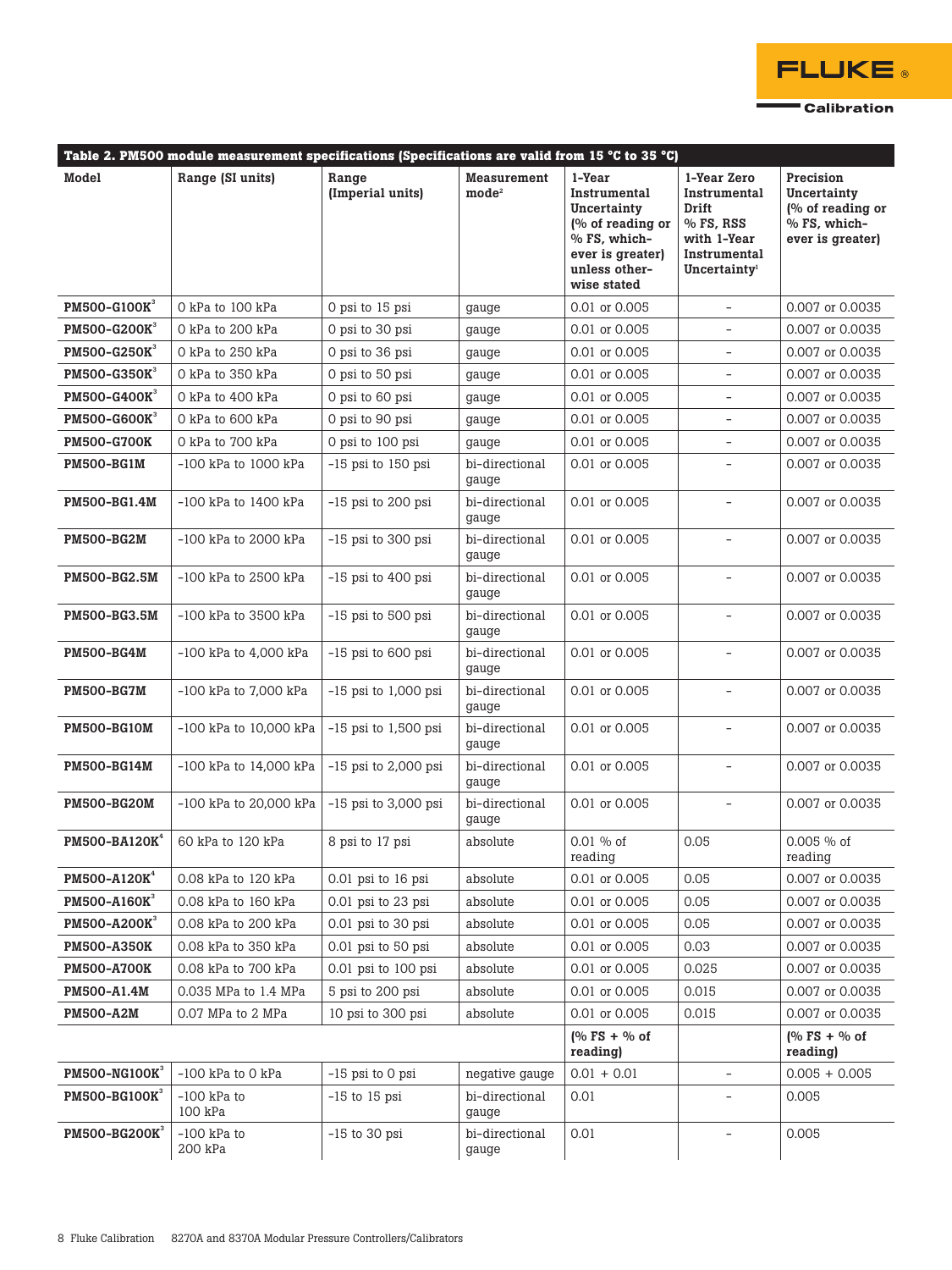

| <b>PM500-BG250K</b> | -100 kPa to<br>250 kPa   | $-15$ to 36 psi  | bi-directional<br>gauge | 0.01 | - | 0.005 |
|---------------------|--------------------------|------------------|-------------------------|------|---|-------|
| <b>PM500-BG350K</b> | $-100$ kPa to<br>350 kPa | $-15$ to 50 psi  | bi-directional<br>gauge | 0.01 |   | 0.005 |
| <b>PM500-BG400K</b> | -100 kPa to<br>400 kPa   | $-15$ to 60 psi  | bi-directional<br>gauge | 0.01 |   | 0.005 |
| <b>PM500-BG700K</b> | -100 kPa to<br>700 kPa   | $-15$ to 100 psi | bi-directional<br>gauge | 0.01 |   | 0.005 |

Notes

1. For absolute PM500s, the 1-Year Stability can be eliminated with a zeroing technique described in the operators manual. If not adhered to, the 1-Year Specification is:

$$
\sqrt{\left(\frac{1 \text{ year instrumental uncertainty}}{2}\right)^2 + \left(\frac{1 \text{ year zero stability}}{2}\right)^2} \times 2
$$

2. PM500 gauge mode modules support absolute mode measurement when used with a barometric reference module. Instrumental uncertainty for gauge mode modules used in absolute mode by addition of a barometric reference module is calculated as the uncertainty of the gauge mode module root sum squared with the uncertainty of the barometric reference module. Uncertainty for gauge mode assumes routine zeroing which is default operating mode when used in a chassis.

3. Can be used with 8270A only.

4. For 8x70A chassis, the PM500-A120K can only be used as a barometer to enable gauge mode PMMs to measure absolute pressure and as an AutoZero reference for A1.4 and A2 M ranges

| Table 3. PM600 and PM630 module measurement specifications (Specifications are valid from 15 °C to 35 °C) |                                  |                                            |                                |                                         |                                                                                                                                           |                                                                                                                            |
|-----------------------------------------------------------------------------------------------------------|----------------------------------|--------------------------------------------|--------------------------------|-----------------------------------------|-------------------------------------------------------------------------------------------------------------------------------------------|----------------------------------------------------------------------------------------------------------------------------|
| Model                                                                                                     | Absolute mode<br>range(SI Units) | Absolute mode<br>range<br>(Imperial Units) | Gauge mode range<br>(SI Units) | Gauge mode<br>range<br>(Imperial Units) | 1-Year<br>Instrumental<br>Uncertainty<br>$\sqrt{9}$ of read-<br>ing or % FS,<br>whichever<br>is greater,<br>unless other-<br>wise stated) | Precision<br>Uncertainty<br>$\sqrt{6}$ of read-<br>ing or % FS,<br>whichever is<br>greater, unless<br>otherwise<br>stated) |
| <b>BRM600-</b><br><b>BA100K</b>                                                                           | 70 kPa to 110 kPa                | 10 psi to 16 psi                           | N/A                            | N/A                                     | $0.01 \%$ of<br>reading                                                                                                                   | 0.008 or 0.0024                                                                                                            |
| PM600-A200K <sup>3</sup>                                                                                  | 10 kPa to 200 kPa                | 1.5 psi to 30 psi                          | $-90$ kPa to $100$ kPa         | $-13.2$ psi to 15 psi                   | 0.01 or $0.003^1$                                                                                                                         | 0.008 or 0.0024                                                                                                            |
| <b>PM600-A350K</b>                                                                                        | 10 kPa to 350 kPa                | 1.5 psi to 50 psi                          | $-90$ kPa to $250$ kPa         | $-13.2$ psi to 35 psi                   | $0.01$ or $0.003$ <sup>1</sup>                                                                                                            | 0.008 or 0.0024                                                                                                            |
| <b>PM600-A700K</b>                                                                                        | 18 kPa to 700 kPa                | 2.6 psi to 100 psi                         | $-82$ kPa to $700$ kPa         | $-12.1$ psi to<br>100 psi               | 0.01 or $0.003$ <sup>1</sup>                                                                                                              | 0.008 or 0.0024                                                                                                            |
| PM600-A1.4M                                                                                               | 0.035 MPa to 1.4<br>MPa          | 5 psi to 200 psi                           | $-0.065$ MPa to<br>1.4 MPa     | $-10$ psi to 200 psi                    | $0.01$ or $0.0031$                                                                                                                        | 0.008 or 0.0024                                                                                                            |
| <b>PM600-A2M</b>                                                                                          | 0.07 MPa to 2 MPa                | 10 psi to 300 psi                          | $-0.03$ MPa to $2$ MPa         | -5 psi to 300 psi                       | $0.01$ or $0.0031$                                                                                                                        | 0.008 or 0.0024                                                                                                            |
| PM600-A3.5M                                                                                               | 0.07 MPa to 3.5 MPa              | 10 psi to 500 psi                          | $-0.03$ MPa to 3.5 MPa         | -5 psi to 500 psi                       | 0.01 or $0.003^1$                                                                                                                         | 0.008 or 0.0024                                                                                                            |
| <b>PM600-A7M</b>                                                                                          | ATM <sup>5</sup> to 7 MPa        | ATM $5$ to 1,000 psi                       | O MPa to 7 MPa                 | 0 psi to 1,000 psi                      | $0.01$ or $0.0031$                                                                                                                        | 0.008 or 0.0024                                                                                                            |
| <b>PM600-A10M</b>                                                                                         | ATM <sup>5</sup> to 10 MPa       | ATM $5$ to 1,500 psi                       | O MPa to 10 MPa                | 0 psi to 1,500 psi                      | $0.01$ or $0.0031$                                                                                                                        | 0.008 or 0.0024                                                                                                            |
| PM600-A14M                                                                                                | ATM <sup>5</sup> to 14 MPa       | ATM $5$ to 2,000 psi                       | O MPa to 14 MPa                | 0 psi to 2,000 psi                      | $0.01$ or $0.0031$                                                                                                                        | 0.008 or 0.0024                                                                                                            |
| <b>PM600-A20M</b>                                                                                         | ATM $5$ to 20 MPa                | ATM $5$ to 3,000 psi                       | O MPa to 20 MPa                | 0 psi to 3,000 psi                      | $0.01$ or $0.0031$                                                                                                                        | 0.008 or 0.0024                                                                                                            |
| <b>PM600-A28M</b>                                                                                         | ATM <sup>5</sup> to 28 MPa       | ATM $5$ to 4,000 psi                       | O MPa to 28 MPa                | 0 psi to 4,000 psi                      | 0.01 or $0.003^2$                                                                                                                         | 0.008 or 0.0024                                                                                                            |
| <b>PM600-A35M</b>                                                                                         | ATM <sup>5</sup> to 35 MPa       | ATM $5$ to 5,000 psi                       | O MPa to 35 MPa                | 0 psi to 5,000 psi                      | 0.01 or $0.003^2$                                                                                                                         | 0.008 or 0.0024                                                                                                            |
| <b>PM600-A40M</b>                                                                                         | ATM <sup>5</sup> to 40 MPa       | ATM $5$ to 6,000 psi                       | O MPa to 40 MPa                | 0 psi to 6,000 psi                      | 0.01 or $0.003^2$                                                                                                                         | 0.008 or 0.0024                                                                                                            |
| PM630-A70M <sup>4</sup>                                                                                   | ATM $5$ to 70 MPa                | ATM 5 to<br>10,000 psi                     | O MPa to 70 MPa                | 0 psi to<br>10,000 psi                  | 0.01 or $0.003^2$                                                                                                                         | 0.008 or 0.0024                                                                                                            |
| PM630-A100M <sup>4</sup>                                                                                  | ATM <sup>5</sup> to 100 MPa      | ATM <sup>5</sup> to<br>15,000 psi          | O MPa to 100 MPa               | 0 psi to<br>15,000 psi                  | 0.012 or<br>$0.0042^2$                                                                                                                    | 0.01 or 0.003                                                                                                              |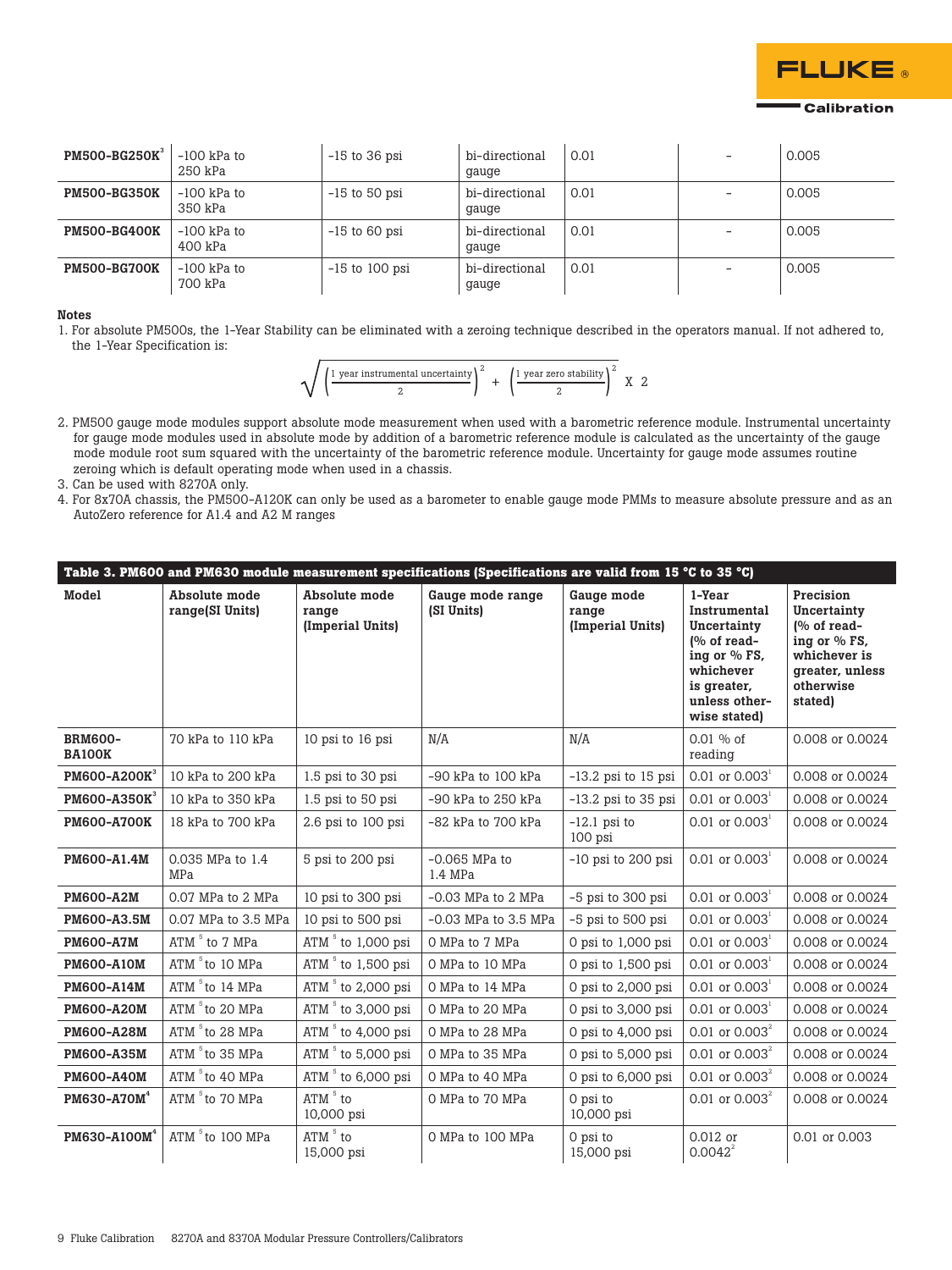

#### **Notes**

1. For PM600s modules with full scale less than 28 MPa, when used in absolute mode, root sum square (RSS) with 0.007 % of FS (reduced to k=1 by square root of 3). This specification may be reduced or eliminated with the use of a separate more stable module as an AutoZero reference.

$$
\sqrt{\left(\frac{1 \text{ year instrumental uncertainty}}{2}\right)^2 + \left(\frac{0.007 \text{ % } FS}{2}\right)^2} \times 2
$$

- 2. PM600 and PM630 modules, with full scales of 28 MPa and higher, use an internal barometer in the PMM to correct for changes in barometric pressure when they are used in gauge mode and as a zeroing reference when used in absolute mode, hence there is no need to RSS 0.007 % FS.
- 3. Can be used with 8270A only.
- 4. Can be used with 8370A only.
- 5. ATM is any atmospheric pressure from 70 kPa to 110 kPa (10 psi to 16 psi absolute)

### **Operating characteristics**

#### **Control specifications**

95 % of setpoints are within specification limits for stated conditions as calculated by mean plus 1.67 standard deviations of test data.

| Control precision<br>(Dynamic mode)                                                                                                                                                                                                                                      | 0.002 % Range Span or 0.01 kPa (whichever is greater) |  |  |
|--------------------------------------------------------------------------------------------------------------------------------------------------------------------------------------------------------------------------------------------------------------------------|-------------------------------------------------------|--|--|
| Control turndown                                                                                                                                                                                                                                                         | 100:1 (typical)                                       |  |  |
| To meet the control specifications, supply pressure should not be greater than 100 times the range of the measurement module. Control<br>turndown is defined as the relationship between the provided supply pressure and the appropriate supply pressure for the range. |                                                       |  |  |

| Low control point | 1 kPa (0.15 psi) absolute (8270A only)                   |  |
|-------------------|----------------------------------------------------------|--|
|                   | 7 kPa (1.0 psi) gauge (8370A, 8270A without vacuum pump) |  |

### **Settling time**

Settling time is the time required to be within 0.005 % of setpoint for 10 % steps into volumes up to 50 cm3 for all pressures >7 kPa absolute (8270A) or 7 kPa gauge (8370A). Settling time may be affected by multiple variables, including temperature effects, component flow rates, leaks, and overall volume configurations.

| Pressure measurement<br>module (PMM) | Dynamic A mode*  |                  | Dynamic B mode   |                  |
|--------------------------------------|------------------|------------------|------------------|------------------|
|                                      | Range $< 44$ MPa | Range $> 44$ MPa | Range $< 44$ MPa | Range $> 44$ MPa |
| PM200/PM230                          | 30 seconds       | 45 seconds       | 60 seconds       | 75 seconds       |
| <b>PM500</b>                         | 35 seconds       | $\qquad \qquad$  | 60 seconds       |                  |
| PM600/PM630                          | 45 seconds       | 60 seconds       | 60 seconds       | 75 seconds       |

\*8270A: Settling time for setpoints ≤ 200 kPa absolute may require an additional 15 seconds. 8370A: Settling time for setpoints ≤ 700 kPa gauge may require an additional 15 seconds.

| Overshoot (Dynamic A)   | 0.08 % Full Scale or 2 kPa (whichever is greater)           |
|-------------------------|-------------------------------------------------------------|
| Overshoot (Dynamic B)   | 0.008 % Full Scale or 2 kPa (whichever is greater)          |
| <b>Pressure limits</b>  |                                                             |
| Supply port             | Maximum 48 MPa (7,000 psi) gauge/110 MPa (16,000 psi) gauge |
| (8270A/8370A)           | Minimum 2 MPa (300 psi) gauge for 8270A and 8370A           |
| Test port (8270A/8370A) | 44 MPa (6,400 psi) gauge/107 MPa (15,500 psi) gauge         |
| Reference port          | 150 kPa (22 psi) absolute                                   |
| Vent port               | 150 kPa (22 psi) absolute                                   |

#### **Relief valves/Rupture disk**

8270A chassis supply port relief valve is set to 52 MPa (7,500 psi)

8370A chassis supply has a rupture disk installed which is designed to burst at 152 MPa (22,000 psi). Low pressure manifold relief valve is set to 52 MPa (7,500 psi).

Modules with full scales ≤44 MPa include pressure relief valves.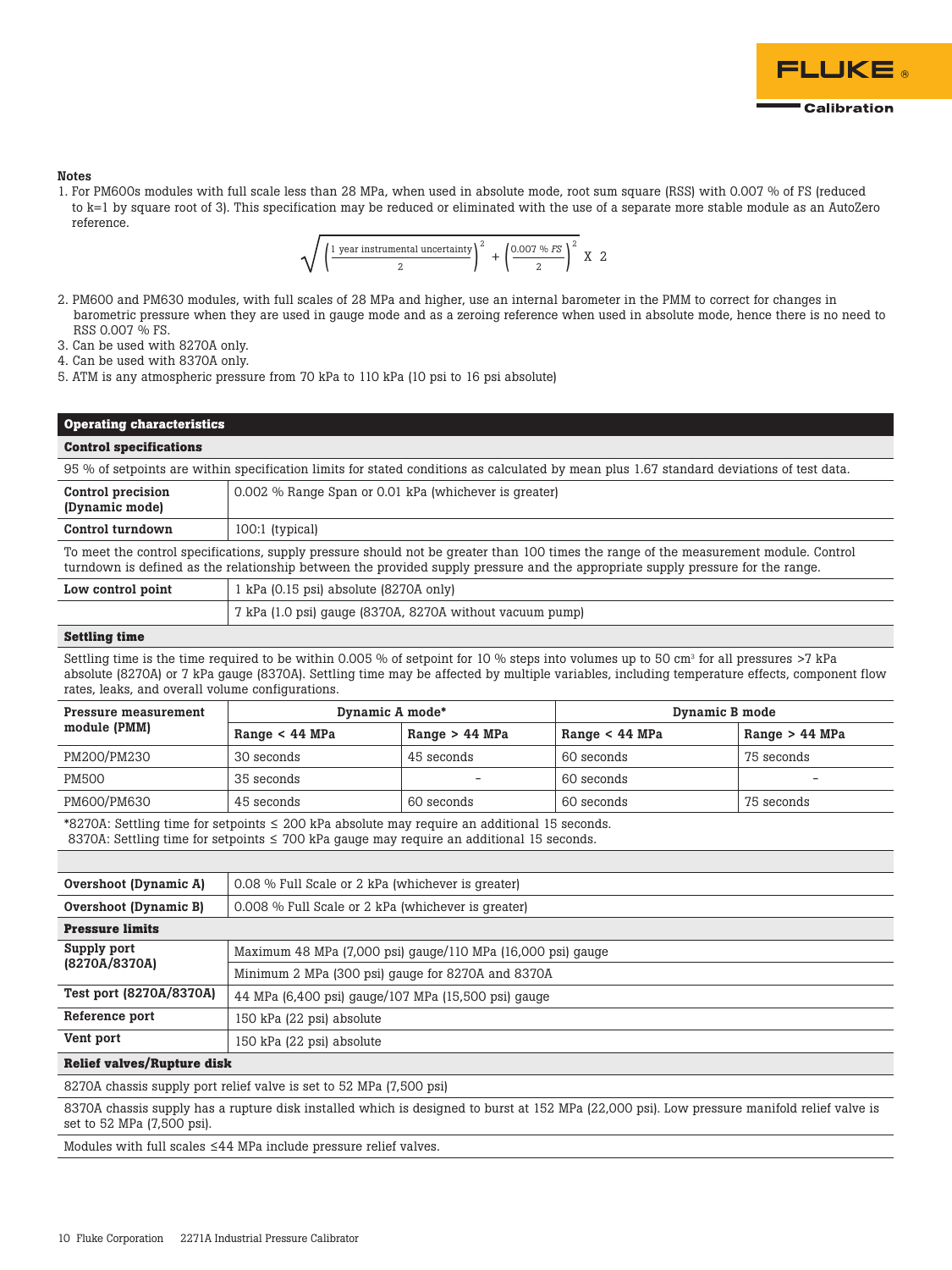

### **Supply gas type**

Clean dry nitrogen, helium, argon, or air—Industrial grade nitrogen, 99.5 %+

### **Vacuum supply**

>50 liters per minute capacity with Auto Vent feature

System will exhaust gas through the vacuum system when controlling down in pressure. Appropriate protections are necessary.

### Ordering information

| <b>Models</b>          | <b>Description</b>                                                    |
|------------------------|-----------------------------------------------------------------------|
| 8270A-2-BSP-PCM        | MODULAR PRESSURE CONTROLLER, 2-BAY, BSP, W/PCM                        |
| 8270A-2-NPT-PCM        | MODULAR PRESSURE CONTROLLER, 2-BAY, NPT, W/PCM                        |
| 8270A-2-SAE-PCM        | MODULAR PRESSURE CONTROLLER, 2-BAY, SAE, W/PCM                        |
| 8270A-5-BSP-PCM        | MODULAR PRESSURE CONTROLLER. 5-BAY. BSP. W/PCM                        |
| 8270A-5-NPT-PCM        | MODULAR PRESSURE CONTROLLER, 5-BAY, NPT, W/PCM                        |
| 8270A-5-SAE-PCM        | MODULAR PRESSURE CONTROLLER, 5-BAY, SAE, W/PCM                        |
| 8370A-2-PCM            | HIGH-PRESSURE MODULAR CONTROLLER. 2-BAY. W/PCM                        |
| 8370A-5-PCM            | HIGH-PRESSURE MODULAR CONTROLLER, 5-BAY, W/PCM                        |
| <b>Chassis</b>         |                                                                       |
| 8370A-2                | HIGH-PRESSURE MODULAR CONTROLLER CHASSIS, 2 BAY, 100 MPA (15,000 PSI) |
| 8370A-5                | HIGH-PRESSURE MODULAR CONTROLLER CHASSIS, 5 BAY, 100 MPA (15,000 PSI) |
| 8270A-2-BSP            | MODULAR PRESSURE CONTROLLER CHASSIS, 2-BAY, BSP MANIFOLD              |
| 8270A-2-NPT            | MODULAR PRESSURE CONTROLLER CHASSIS, 2-BAY, NPT MANIFOLD              |
| 8270A-2-SAE            | MODULAR PRESSURE CONTROLLER CHASSIS, 2-BAY, 7/16-20 MANIFOLD          |
| 8270A-5-BSP            | MODULAR PRESSURE CONTROLLER CHASSIS, 5-BAY, BSP MANIFOLD              |
| 8270A-5-NPT            | MODULAR PRESSURE CONTROLLER CHASSIS, 5-BAY, NPT MANIFOLD              |
| <b>Control modules</b> |                                                                       |
| PCM-STD-100M           | HIGH-PRESSURE CONTROL MODULE, STANDARD TURNDOWN, 100 MPA (15,000 PSI) |
| PCM-STD-40M            | PRESSURE CONTROL MODULE, 827X, STANDARD TURNDOWN, 40 MPA (6,000 PSI)  |

#### **Pressure modules**

Please refer to the Summary Specifications for details about the pressure measurement modules.

#### **Accessories**

| Contamination prevention |                                                                  |
|--------------------------|------------------------------------------------------------------|
| <b>CPS-100M</b>          | HIGH-PRESSURE CONTAMINATION PREVENTION SYSTEM, STD PORT/ADAPTORS |
| CPS-40M-HC40             | CONTAMINATION PREVENTION SYSTEM, STD PORT/ADAPTORS               |
| <b>SPLT-40M</b>          | SELF-PURGING LIOUID TRAP                                         |

Lines and fittings/DUT connections

| <b>PK-8270-BSP</b>  | LINES AND FITTINGS KIT. 8270A BSP             |
|---------------------|-----------------------------------------------|
| PK-8270-NPT         | LINES AND FITTINGS KIT, 8270A NPT             |
| PK-8270-SAE         | LINES AND FITTINGS KIT, 8270A 7/16-20         |
| <b>PK-8370-100M</b> | LINES AND FITTINGS KIT, 837X                  |
| <b>TST-100M</b>     | HIGH-PRESSURE TEST STATION, STD PORT/ADAPTORS |
| <b>TST-40M-HC40</b> | TEST STATION, STD PORT/ADAPTORS               |